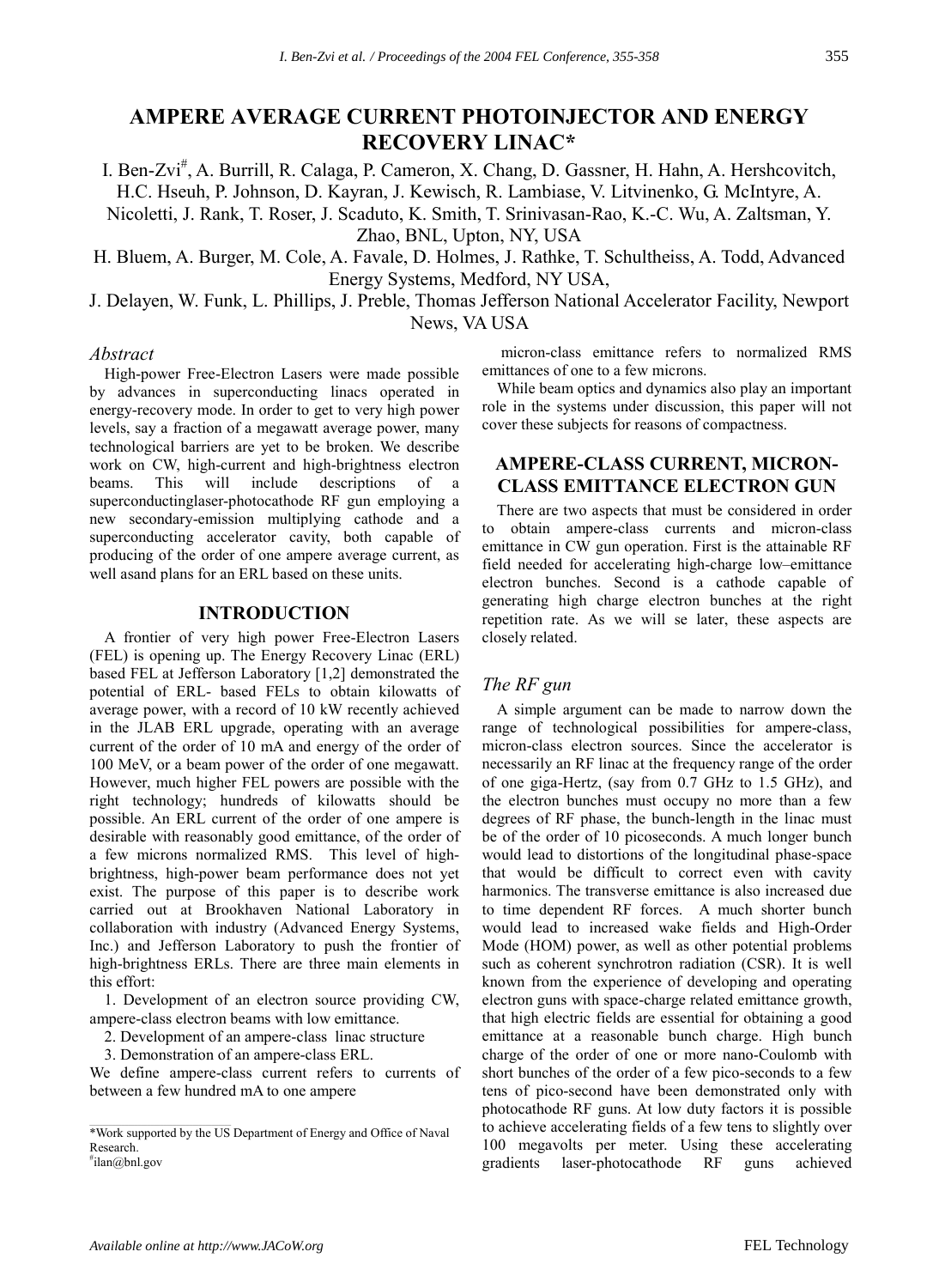spectacular successes with sub-micron emittance at a bunch charge of about half a nano-Coulomb [3], and a few microns for bunch charges of one to a few nano-Coulomb. The problem is to combine high fields with CW operation. The best performance to-date of nearly CW RF gun (to be precise, 25% duty factor) has been demonstrated with the Boeing photoinjector [4]. Los Alamos and AES are developing a CW photoinjector [5]. It is clear that even with a large fraction of a megawatt spent on maintaining the field in a copper cavity, the field is limited to under 10 MV/m.

Since it is clear that the ERL will be based on Superconducting Radio Frequency (SRF) technology based on considerations of efficiency and sheer size, it is natural also to seek an SRF photoinjector. A SRF photoinjector will convert all the input RF power (which is to be on the order of one or two mega-Watts) into beam power and permit an accelerating field significantly larger than 10 MV/m. Why has this obvious solution been playing catch-up to other gun technologies? To understand this we have to look into the cathode issue.

The Collider-Accelerator Department at Brookhaven National Laboratory, in collaboration with Advanced Energy Systems and Jefferson Laboratory, is developing a superconducting gun that will accept a high-quantum efficiency photocathode. As a first step we are testing a 1.3 GHz superconducting photoinjector that is used for photocathode development. The initial development has been done by using the niobium as the photocathode. Following that we plan to install a high quantumefficiency cathode package and test it in the gun. Following that, we are working on the development of a 703.75 MHz half-cell gun with a demountable cathode and couplers for megawatt power. The megawatt CW RF power system, shielding and cryogenics are being installed at BNL.

The performance requirements of this gun are:

1. A frequency of 703.75 MHz to match a RHIC revolution harmonic and the ERL cryomodule frequency (see below)

2. Achieve coupling of 1 MW into the half-cell (with possible upgrade to twice this power) using two opposed input couplers

3. Deliver a current of 0.5 ampere (example: 1.42 nC at 351.87 MHz), requiring a high quantum efficiency cathode insertion

4. Provide a high average accelerating field of about 20 MV/m.

Figure 1 shows the electric field lines of a half-cell gun cavity with a cathode insertion using a double choke-joint. This design allows the cathode itself to be at liquid nitrogen temperature while the gun cavity is at liquid helium temperature. The cathode stalk is slightly recessed to provide RF focusing for the emerging electrons. The beam port is large to allow High-Order Modes (HOM) to escape the cavity to be dumped by a ferrite beam-pipe HOM absorber. Not shown are the input coupling ports, which are a non-trivial part of the gun package, since the

amount of CW power required to accelerate the beam is extremely high.



Figure 1. Superfish simulation of a half-cell gun cavity showing part of a choke-joint for the photocathode. The cathode surface is slightly recessed to provide focusing of the electrons.

#### *The photocathode and laser*

The photocathode is an enabling technology for the high-current accelerator system. The list of photocathodes that can produce ampere-class average current is short to begin with, and has much to do with laser technology. Without going into details, one must understand that mode-locked lasers operating in CW mode are limited to a few tens of watts in the near IR or visible range of the spectrum, and take a huge penalty (in terms of the number of photons per pulse) when converted to UV. Even a 30 watt average power visible laser is a complicated and expensive device, costing over \$0.5M. The higher quantum efficiency photocathodes such as multi-alkaline and cesiated gallium arsenide are short lived unless provided with an ultra-high vacuum, and have volatile materials that are not compatible with superconducting RF technology, since even minute quantities of a material like cesium would lead to field emission and multipactoring in a superconducting cavity by lowering the work function of the niobium. An additional problem with gallium arsenide is non-prompt emission of the photoelectrons. There is a critical requirement for a photocathode that will have the following properties:

1. It should be compatible with a superconducting gun, the only gun that can provide the high accelerating fields to preserve emittance.

2. It should have high quantum efficiency to make the drive laser reasonably feasible.

3. It should have long life, to provide a usable MTBF (mean time between failures).

4. It should have prompt emission, to avoid blowup of longitudinal and transverse phase-space.

5. It would be advantageous to have a sealed cathode capsule that can be exposed to air yet not lose its other properties, to simplify servicing the photoinjector.

6. It would be also advantageous in some cases to have a low thermal emittance.

The last requirement, low thermal emittance, is important only for very low bunch charge, much lower than a nano-Coulomb, since at higher charge the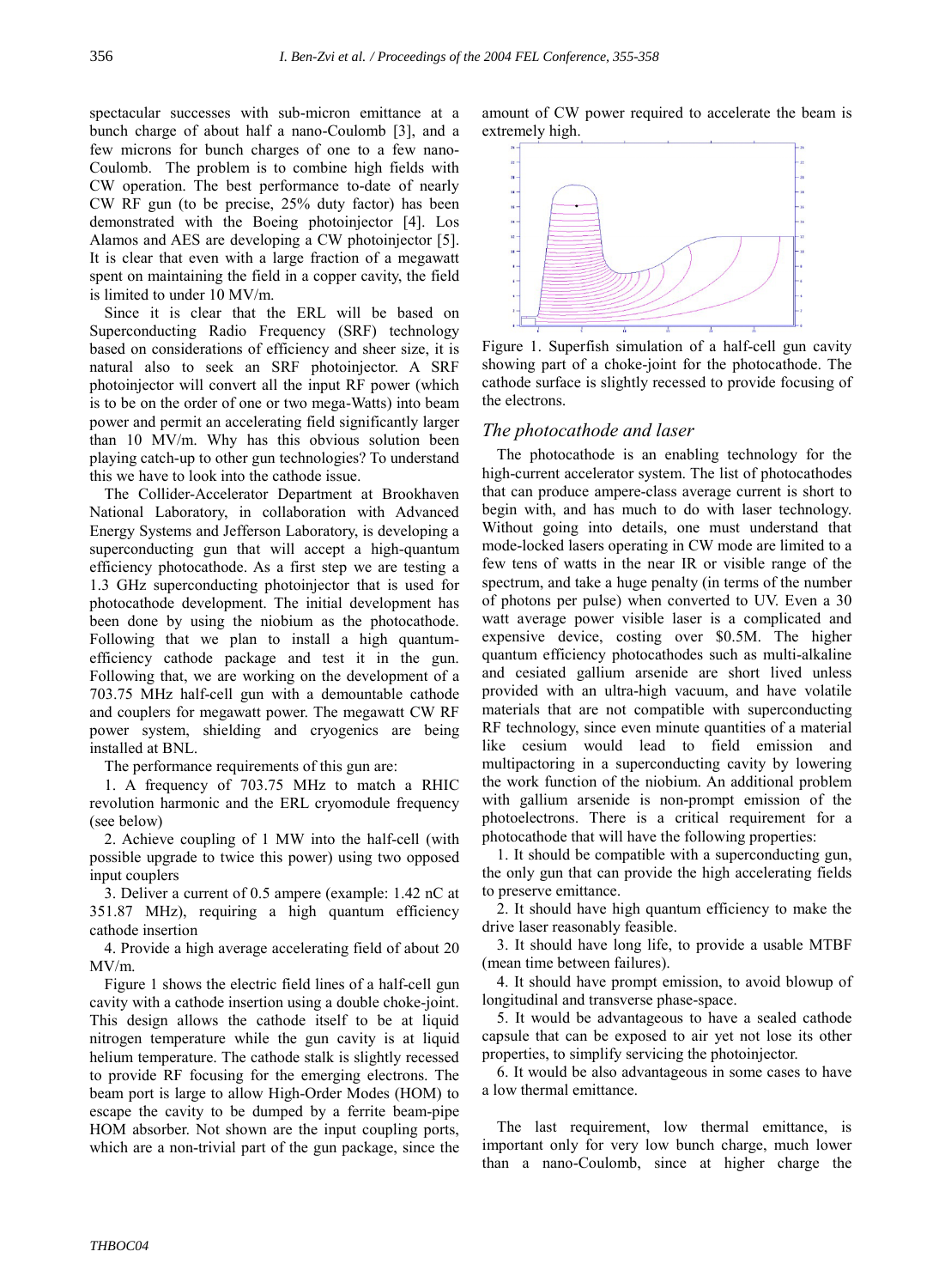emittance is dominated by collective effects and nonlinearities.

Single stage photocathodes simply do not possess these properties. A solution to this problem was recently proposed [6] and R&D on the system is in progress. The basic concept is shown in Figure 2. The idea is to use secondary emission to amplify by a large factor (between one and two orders of magnitude) the emission from a photocathode. A thin (of the order of 20 micrometers) diamond window is positioned between a photocathode (taken to be cesium potassium antimonite in the figure) and the gun (not shown, above the capsule). The primary electrons are generated in the photocathode by the laser (shown coming in on the left), accelerated in the gap between the photocathode and the diamond and strike the diamond with 5 to 10 KeV. The accelerating field is provided by the gun cavity field that penetrates the diamond window. The primary electrons produce a large shower of secondary electrons (up to 100 secondaries per primary, depending on the primary energy). The secondary electrons drift through the diamond, thermalizing to a small fraction of an electron volt in the process and exit the diamond to the gun. A critical element here is endowing the diamond side facing the gun with a negative electron affinity, by bonding hydrogen to the diamond's dangling bonds.

#### **Laser** in



Figure 2. A schematic diagram of an encapsulated diamond amplified photocathode. The diamond is coated with a very thin gold layer on the primary injection side, the one facing the  $CsK<sub>2</sub>Sb$  photocathode.

Starting with the quantum efficiency of cesium potassium antimonite, which is typically 5 to 10 percent for visible photons, the effective quantum efficiency of the amplified cathode is a few hundred percent. The diamond window protects the superconductor from the cathode materials and the cathode from poisoning by back-streaming contaminants. The emission is prompt and has very low thermal energy. The diamond properties are such that the heat generated by the various processes (mainly the primary energy deposition, RF heating of the gold and the heat generated by the transport of the secondaries through the diamond) is conducted efficiently to the walls with an insignificant temperature gradient. In addition, the mechanical strength of the diamond promises that the capsule may hold atmospheric pressure for transporting the evacuated photocathode.

## **AMPERE-CLASS ERL SUPERCONDUCTING CAVITY**

ERLs need a specially designed cavity for best performance. Until now, cavities used in ERLs have been developed as a non-energy-recovering linac structures. To achieve ampere-class currents it is clear that a dedicated design must be done.

Higher order modes are one of the dominating factors influencing the design of high current cavities. These modes give rise to two limits on the performance and operation of a cavity:

• Multi-pass, multi-bunch instabilities driven by high impedance dipole modes resulting in beam-breakup.

ï Power loss into the HOMs which must be removed safely from the cavity and the cryogenic system.

We designed a 5-cell linac cavity optimized for most efficient removal of HOM power. The cavity has been described in detail in various conferences [7,8]. The shape of the cavity is shown in Figure 3.



 Figure 3. The 5-cell ERL cavity copper model in its tuner. Note the large iris and beam pipe diameters, designed for removal of HOM power to ferrite absorbers.

The main performance measures of the cavity are given in Table 1.

Table 1: Electric properties of the ERL 5-cell cavity

| <b>Property</b>                      | Units           | Value       |
|--------------------------------------|-----------------|-------------|
| Frequency                            | MH <sub>z</sub> | 703.75      |
| $E_p/E_a$                            |                 | 2.0         |
| $H_p/E_a$                            | mT/(MV/m)       | 5.8         |
| R/Q                                  | Ω               | 807         |
| Geometrical factor                   | Ω               | 225         |
| Cell-to-cell coupling                | $\frac{0}{0}$   | 3           |
| Expected unloaded Q                  |                 | $2x10^{10}$ |
| Dynamic power loss                   | Watt            | 22          |
| External Q                           |                 | $2x10^7$    |
| Max. amplifier power                 | kW              | 50          |
| 1 <sup>st</sup> Mechanical resonance | Hz              | 96          |
| Lorentz detuning                     | $Hz/(MV/m)^2$   | 1.5         |
| Loss factor                          | $V$ /p $C$      | 1.2         |

Ep/a is the peak surface electric field to accelerating field ratio; Hp/Ea is the peak surface magnetic field to accelerating field ratio; R/Q is the shunt impedance normalized to the Q. The number given for the expected